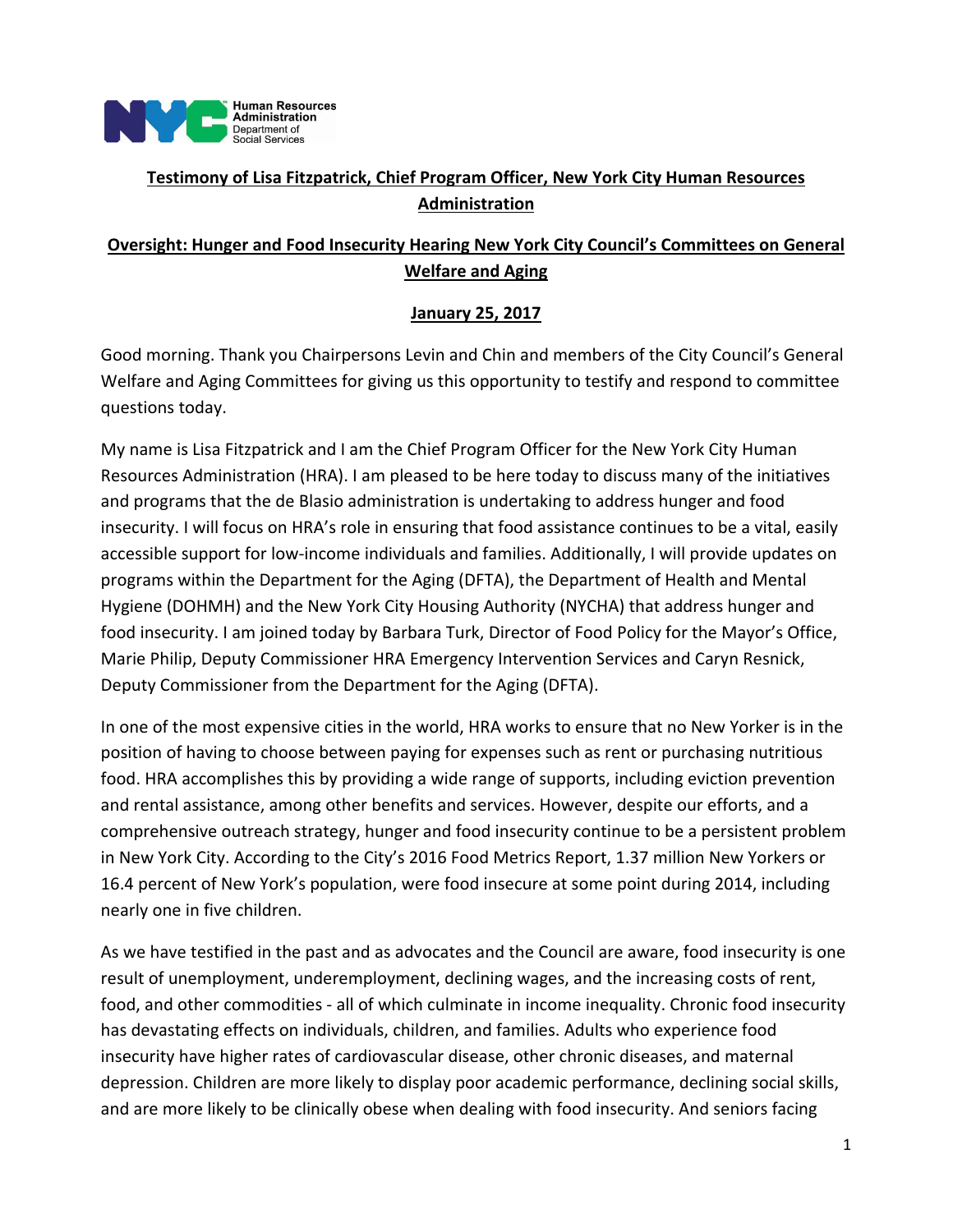food insecurity are often unable to meet their nutritional needs, which accelerates the onset and severity of conditions such as cardiovascular disease, vision problems, diabetes, and increases the rate of falls. In response to these devastating effects, the de Blasio Administration supported the campaign to raise the minimum wage and continues to expand and preserve not only our stock of affordable housing but also supportive housing – both necessary tools to address and reduce homelessness. And finally, it is why HRA expanded its rental assistance, emergency grants, and anti‐eviction legal services programs.

At HRA we address income inequality and poverty by providing essential services and supports not only through increased access to benefits and programs to reduce hunger and food insecurity, but also work to disrupt their social and economic determinants. According to a report by the Association for Neighborhood and Housing Development, almost 60% of New Yorkers do not have enough savings to cover a minimum of three months' worth of household expenses, meaning these households are only one paycheck away from the threat of eviction and entry into shelter. We believe having higher wage jobs not only greatly improves food security but minimizes homelessness by moving families towards financial and ultimately housing stability. As an example of HRA's commitment to housing stability, in December 2016 HRA awarded contracts to 11 organizations to provide 550 units of supportive housing. Additionally, HRA continued efforts to expand and improve Employment Services, with new RFP awards announced this past November. Evidence‐based research supports these approaches. When clients are able to secure living wage jobs and move up the career ladder, families have the resources and the means to avoid homelessness and permanently move off the caseload and out of poverty.

SNAP is the nation's most important anti‐hunger program, assisting more than 45 million low‐ income Americans, 70 percent of whom are families with children and more than 1 in 4 are households with seniors or individuals with disabilities. Currently, nearly 1.7 million New Yorkers receive SNAP, including more than 650,000 children. Compared to one year ago, the SNAP caseload increased by 8,371 cases (0.9%) and 11,192 recipients (0.7%). Of these nearly 1.7 million New Yorkers, more than 410,000 of them also receive Cash Assistance (CA), an important safety net for children and adults. Many SNAP recipients are employed, but their incomes are so low that they still qualify for SNAP benefits. This is why the increase in the minimum wage is essential to lifting New Yorkers out of poverty and thereby minimizing the risk of its collateral consequences: hunger, poor health and homelessness. From the very beginning of the de Blasio Administration, we worked to implement both immediate and long-term measures to combat social and economic inequality and to ensure that each New Yorker has access to, as well as, the resources they need to succeed.

Over the past three years, HRA has reformed, streamlined, and eliminated bureaucratic barriers to enrollment and recertification not only for SNAP, formerly known as food stamps, but for other programs administered by the Agency. Furthermore, in recognizing that perceived stigma can act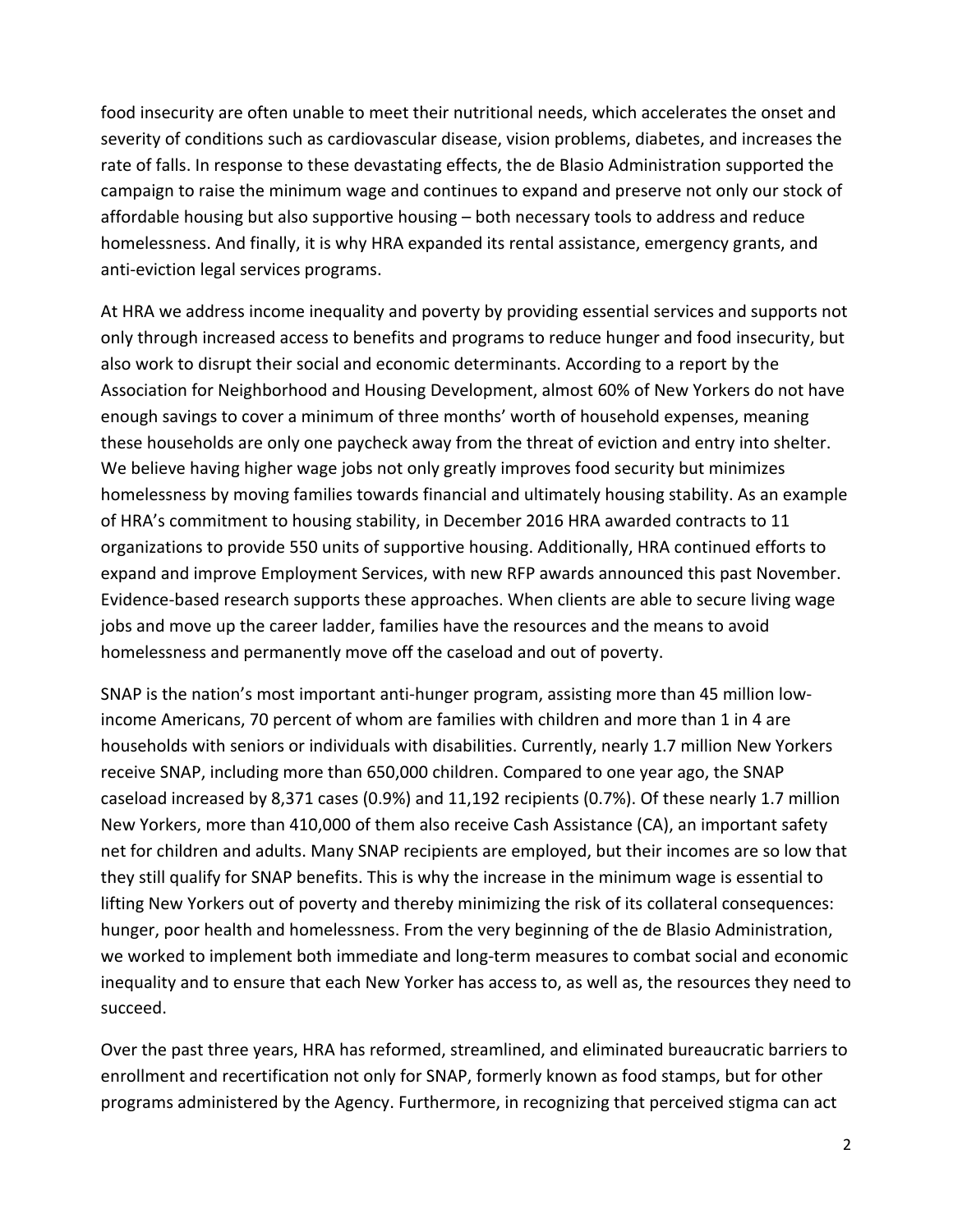as a barrier for some in applying for and utilizing benefits, HRA continues our outreach to SNAP‐ eligible families and individuals, especially vulnerable populations that are particularly susceptible to food insecurity. We are implementing reforms so that eligible New Yorkers can more easily apply, enroll, and recertify for SNAP benefits. And we continue to work to optimize our systems, allowing clients to apply and recertify for certain benefits and programs in a more efficient and accessible means online. It is our goal to ensure that every New Yorker who is eligible for SNAP has unencumbered access to this crucial work support.

Now I would like to discuss in more detail the benefits reengineering, technology improvements, and other efforts aimed at reducing barriers to access.

### **Continued Improvements to Enroll In and Stay on SNAP**

# **Additional Staffing**

615 positions, which were slated for elimination in the out budget years, have been restored for FY17. By restoring the headcount reduction instituted under the prior Administration, we are able to improve service in HRA SNAP centers and significantly improve the SNAP error rate to its lowest point in years. In fact, New York State recently received a commendation from the United States Department of Agriculture, praising its system of quality control and having the most improved payment error rate in the country for Federal FY15 (October 1 – September 30). Our error rate in New York City is one of the lowest nationwide.

### **New and Improved Technology**

The goal of our reforms is to remove real barriers to access thereby making it easier for clients not only to apply for benefits, but to recertify for benefits, which we know from national studies is a point where some eligible clients across the country often lose their benefits.

 **Enhancements to ACCESS NYC:** ACCESS NYC is a website that screens eligibility for over 30 City, State and federal benefit programs. As we've previously testified, this website allows city residents to not only apply for SNAP online, but to submit SNAP recertification applications.

We continue to make enhancements to the system, which now allows clients to access more information. Two new features, *My Cases* and *My Documents* were recently added. *My Cases* displays a 12‐month case history, EBT balance, case status, case members, recent payments, appointments, eligibility documents needed to be submitted to HRA, and an online budget letter request, among other case information. *My Documents* also records when eligibility documents a client submitted are added to the client's electronic file.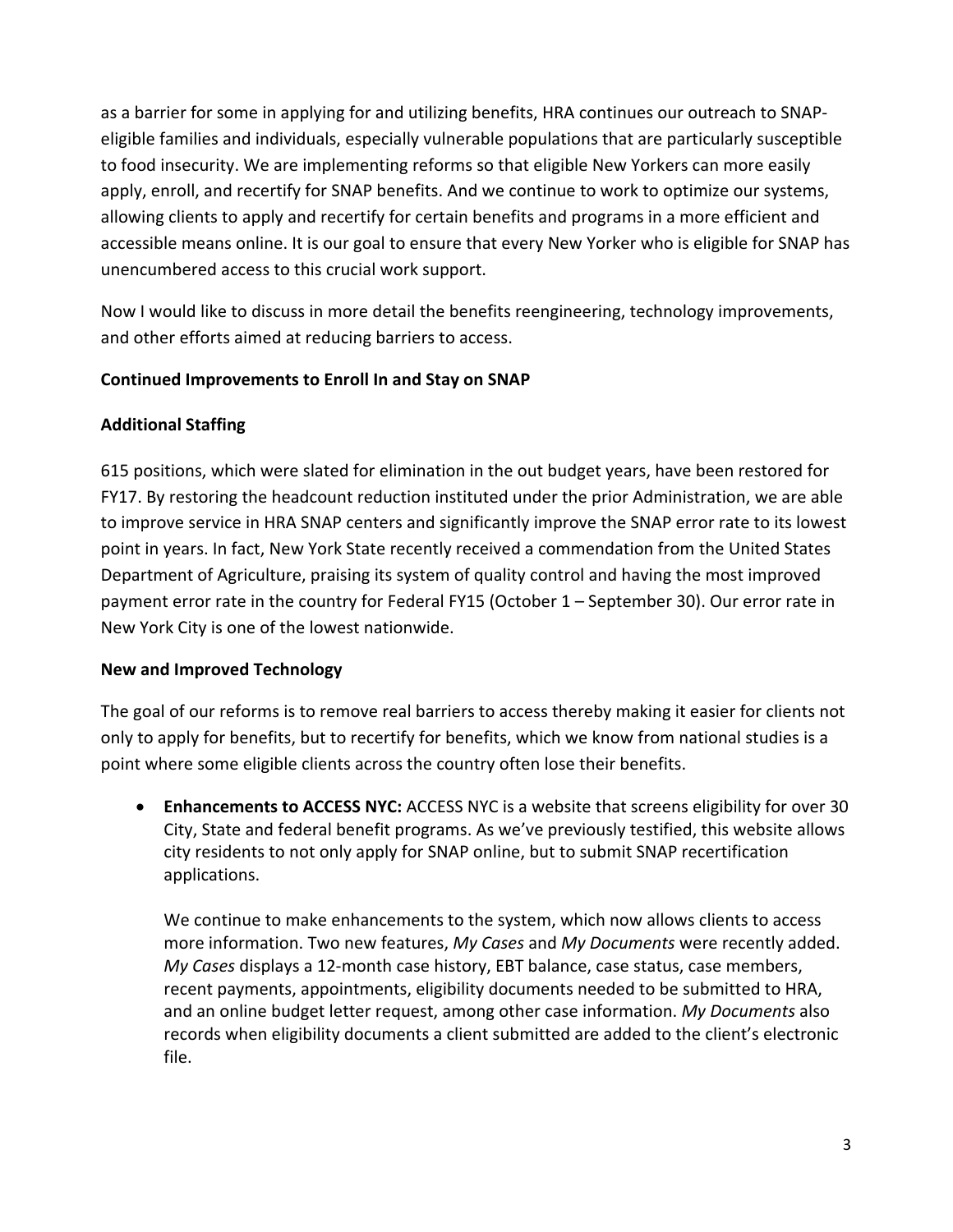As of January 4, 2017 there are 126,363 HRA online accounts for SNAP and CA households. ACCESS NYC is accessible in English and the six Local Law 73 languages (Arabic, Chinese, Haitian Creole, Korean, Russian and Spanish).

 **Launching the HRA mobile app** which allows clients to upload relevant documents instead of visiting a SNAP Center or a partnering community‐based organization, or faxing or sending documents by postal mail. The expansion to Cash Assistance (CA) cases for mobile document upload occurred in July 2016. Since the launch of the app in November 2015, more than 103,000 SNAP and CA households have used it to submit documents. The expansion to Cash Assistance cases for mobile document upload occurred in July 2016.

This year, HRA plans to build out a full HRA mobile app with additional features that provide SNAP and CA clients access to their HRA cases online. Rather than using a computer, this will give clients the ability to use their smartphones or tablets to view case status and benefits issued, read electronic notices, see upcoming appointments and receive text messages or email alerts about their case. Clients who need to submit documents will be able to see which have been requested from them, take pictures and upload the documents, and then view when they are added to their case file.

- **Expanding self‐service document scanning areas** at SNAP centers and community‐based organizations. There are currently 15 SNAP centers and 92 community‐based organizations where clients can quickly and easily submit documents electronically. Clients are also able to use the self‐service areas to submit documentation in support of case changes such as the addition or removal of a family member, change in rent or address. 12 Job Centers now have scanners and 10 Job centers have self-service kiosks. This expansion again means that clients are able to submit documents at locations convenient to them, not only our SNAP centers.
- **Providing self‐service PC terminals** at all but one of HRA's SNAP Centers. These terminals allow clients to use the ACCESS NYC portal to complete and submit SNAP applications and recertifications. The last SNAP center is scheduled to be outfitted with this technology by the end of the year.
- **●** Implementing On-demand interviews citywide. We also rolled-out On-demand interviews citywide, which allow clients to conduct their recertification applications at their convenience, rather than wait for a call during a four hour window, or come into a center and wait for an interview. The clearest success of On‐Demand has been the shift from interviews taking place in‐person at centers, to interviews held over the telephone at the clients' convenience. In October 2015, before the introduction of On‐Demand, only 52% of completed SNAP recertification interviews were held by telephone. However, by October 2016, 76% were held by telephone – a 24% increase. As an additional enhancement, we plan to introduce on‐demand telephone interviews for new SNAP applicants by this Spring.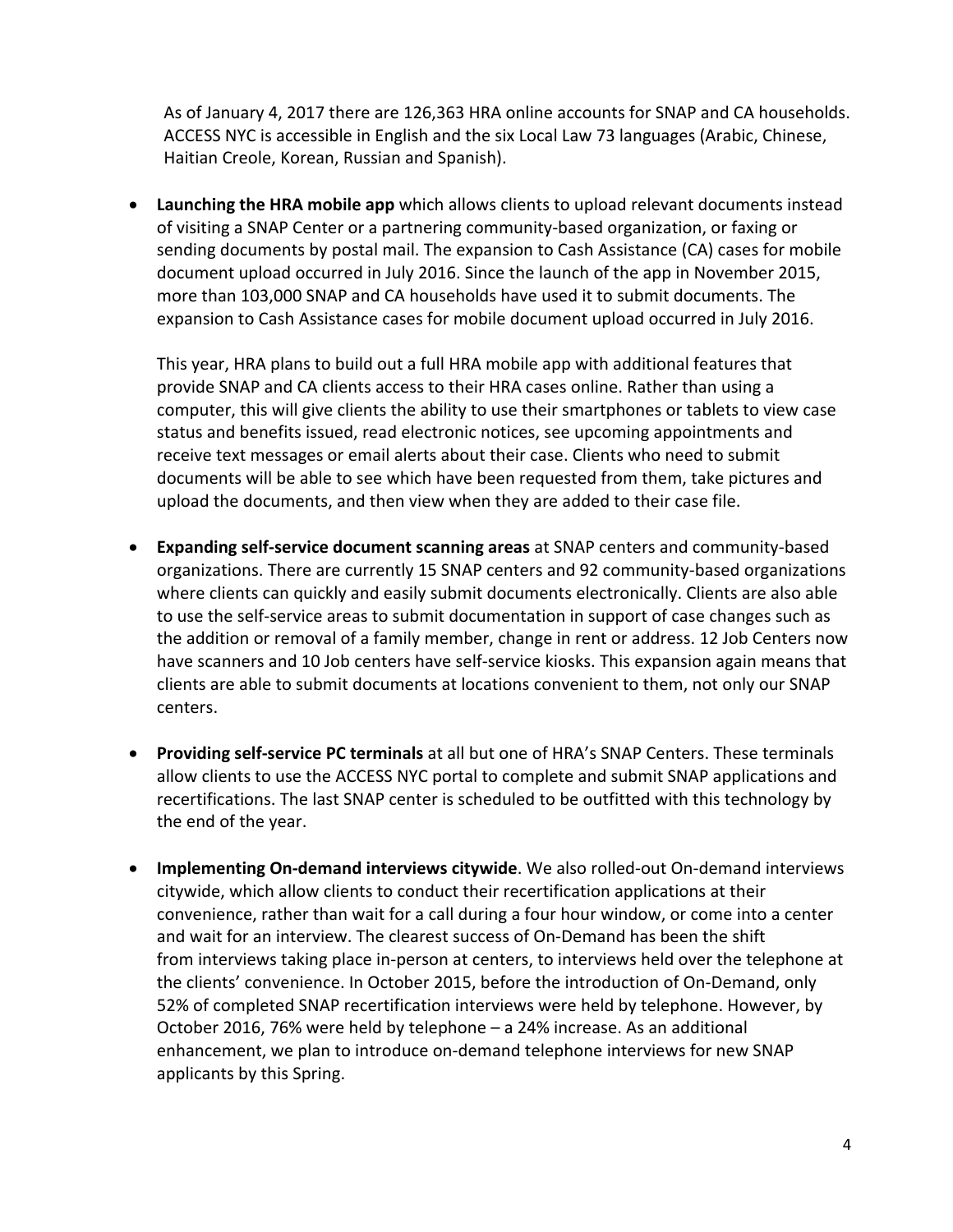Each of these technological improvements alone represents a significant barrier being lessened or eliminated for SNAP clients. Together they represent a wholesale change to the ways in which clients apply for and recertify for benefits – ultimately reducing the number of clients who do not receive this vital benefit because it is too hard or the investment of their time is too great. By mitigating the barriers to access we can ensure clients maintain their benefits and reduce the churn of clients at recertification, which can tax resources across the system.

### **New York City SNAP Participation Rate**

Economic improvement generally correlates to a SNAP participation rate reduction. Not surprisingly, as the local economy improved in 2014 and 2015, the SNAP participation rate in New York City declined from 77% in 2013 to 74% in 2014 and 73% in 2015. We believe HRA's SNAP participation rates should not be compared to the state and national participation rates released by USDA which this committee is familiar with. The best metric for comparisons across geographic areas is the Program Access Index (PAI), calculated by dividing the SNAP caseload by the number of people below 125 percent of the poverty line. Based on the PAI metric, SNAP coverage is higher in NYC than it is in the country and in the rest of New York State. Specifically, the NYC PAI is 80% (for both 2014 and 2015), compared to 74% in the US and 79% in NYS overall.

As I just summarized, over the past year, we took significant steps to address and improve the processes we control to handle issues unrelated to the economy that have an impact as to whether or not clients are applying for and recertifying for a benefit. And recent data show positive trends. The caseload is increasing, rejections are down, and successful recertifications are up. We cannot see the impact of these efforts as reported through the participation rate yet because there is a lag in when this can be analyzed. The estimate of the SNAP‐eligible population, necessary to determine the participation rate, relies on Census Bureau data that are not released until the following year. We will look at the 2016 participation rate at the end of this year and look forward to sharing with the Committees the progress on our engagement efforts.

### **SNAP Outreach**

HRA's Supplemental Nutrition Assistance Program Support Services (SNAP Support Services) seeks to educate the public about SNAP benefits and eligibility guidelines. In addition, this unit prescreens clients to determine eligibility, and assists applicants with the application process. In FY16, the unit provided outreach services at more than 1,676 individual community events.

Among its many responsibilities, this group is charged with ensuring that immigrants with legal status and/or qualified family members are enrolled in the SNAP program and receive SNAP benefits. This Administration significantly expanded our outreach services to immigrants as well as New Yorkers with low literacy and limited English proficiency by partnering with over 100 community‐based, human services, and government organizations with proven track records of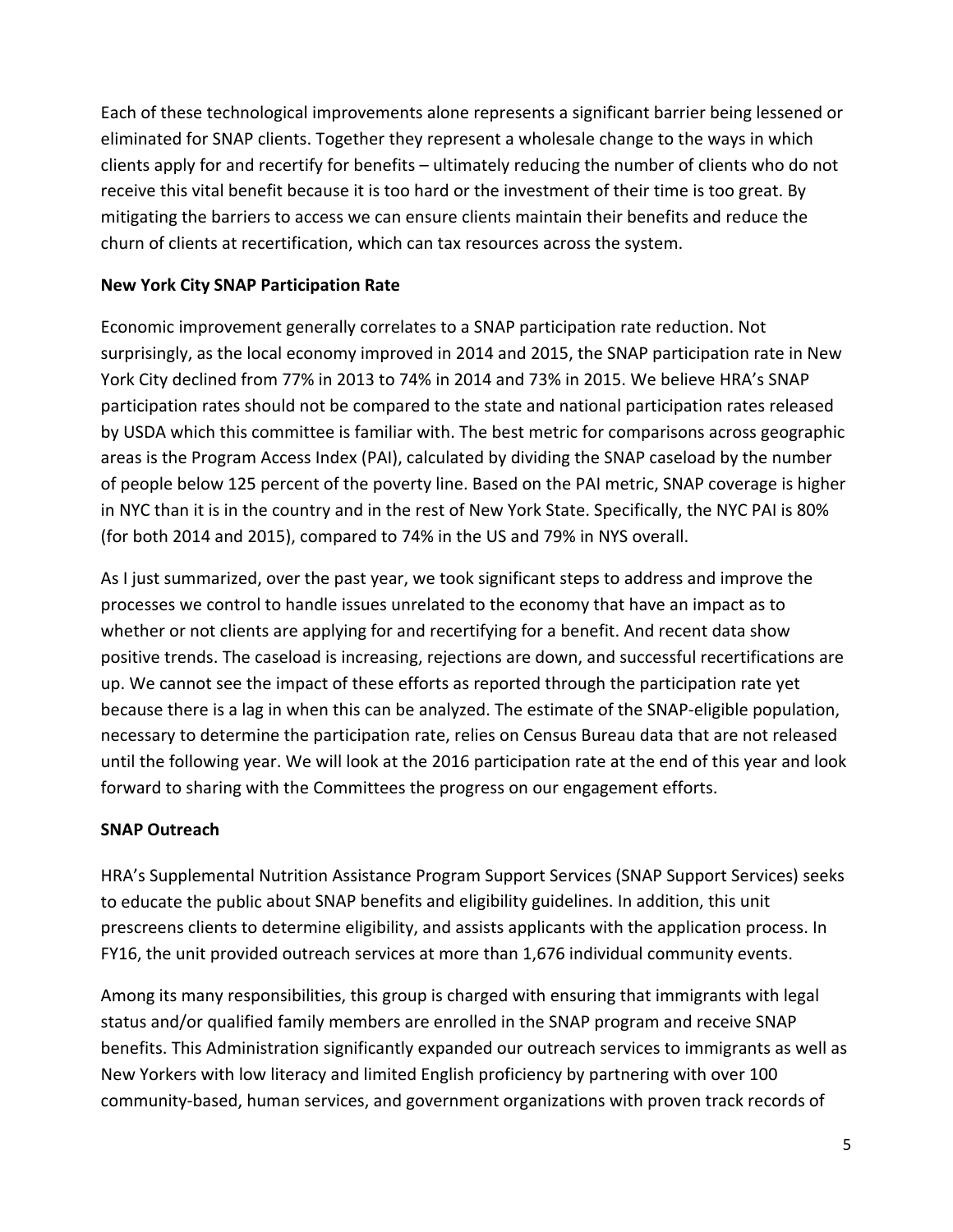providing services to these groups. In addition, the unit manages out‐stationed HRA staff at three community‐based "Paperless Office System" sites that provide on‐line access to benefits with an 88% approval rate. SNAP Support Services also provides technical assistance to 103 communitybased organizations that provide SNAP facilitated enrollment and recertification services. Over the past year, the SNAP Support Services prescreened more than 9,526 potentially eligible applicants.

Since the inception of the SNAP Helps campaign in April 2015, FoodHelp.nyc has seen approximately 117,000 lifetime users with roughly 75% being new users. The SNAP Helps campaign encourages New Yorkers struggling to afford food to seek help, targeting low‐income seniors and immigrants. Additionally, there were approximately 53,000 click-throughs from FoodHelp.nyc to ACCESS NYC, representing 45% of site visitors, up from 25% last year.

FoodHelp.nyc redirects potential clients to ACCESS NYC where they are able to determine if they qualify for more than 30 different City, State, and federal benefits. In addition to the FoodHelp.nyc website, various marketing materials are routinely distributed to community partners by the Mayor's Office of Immigrant Affairs (MOIA), the Department for the Aging (DFTA), and the Mayor's Office to Combat Domestic Violence (OCDV). Multi‐lingual marketing material is also distributed by HRA's Community Affairs and Emergency Intervention Services/SNAP support teams, the Mayor's Community Affairs Unit (CAU), and at Senior Citizen Rent Increase Exemption (SCRIE) sign‐up events and Deferred Action citizenship events.

### **Partnering with the New York City Housing Authority (NYCHA)**

The Mayor's Action Plan (MAP) for Neighborhood Safety is a collaborative effort among NYCHA, eleven City agencies, community groups, and non‐profits aimed at making New York City's neighborhoods and housing developments safer and stronger.

As part of the Mayor's Action Plan for Neighborhood Safety, HRA launched an outreach initiative to assist NYCHA residents with information about benefits eligibility and how to access benefits for which they may be eligible. In the spring of 2016, the HRA MAP Outreach Team partnered with New York City Housing Authority (NYCHA) and the Benefits Data Trust (BDT) on a targeted SNAP outreach campaign to target residents in the 15 MAP developments who may be eligible for SNAP but weren't receiving the benefit.

# **Emergency Food Assistance Program (EFAP)**

The City supports the wide‐range of services provided by food pantries and soup kitchens through HRA. In FY17, HRA's Emergency Food Assistance Program's (EFAP) total funding for food and administrative expenses is \$17.2 million and includes a baseline of \$11.4 million, a one‐year \$4.9 million food add, and \$775,000 added from the New York City Council budget.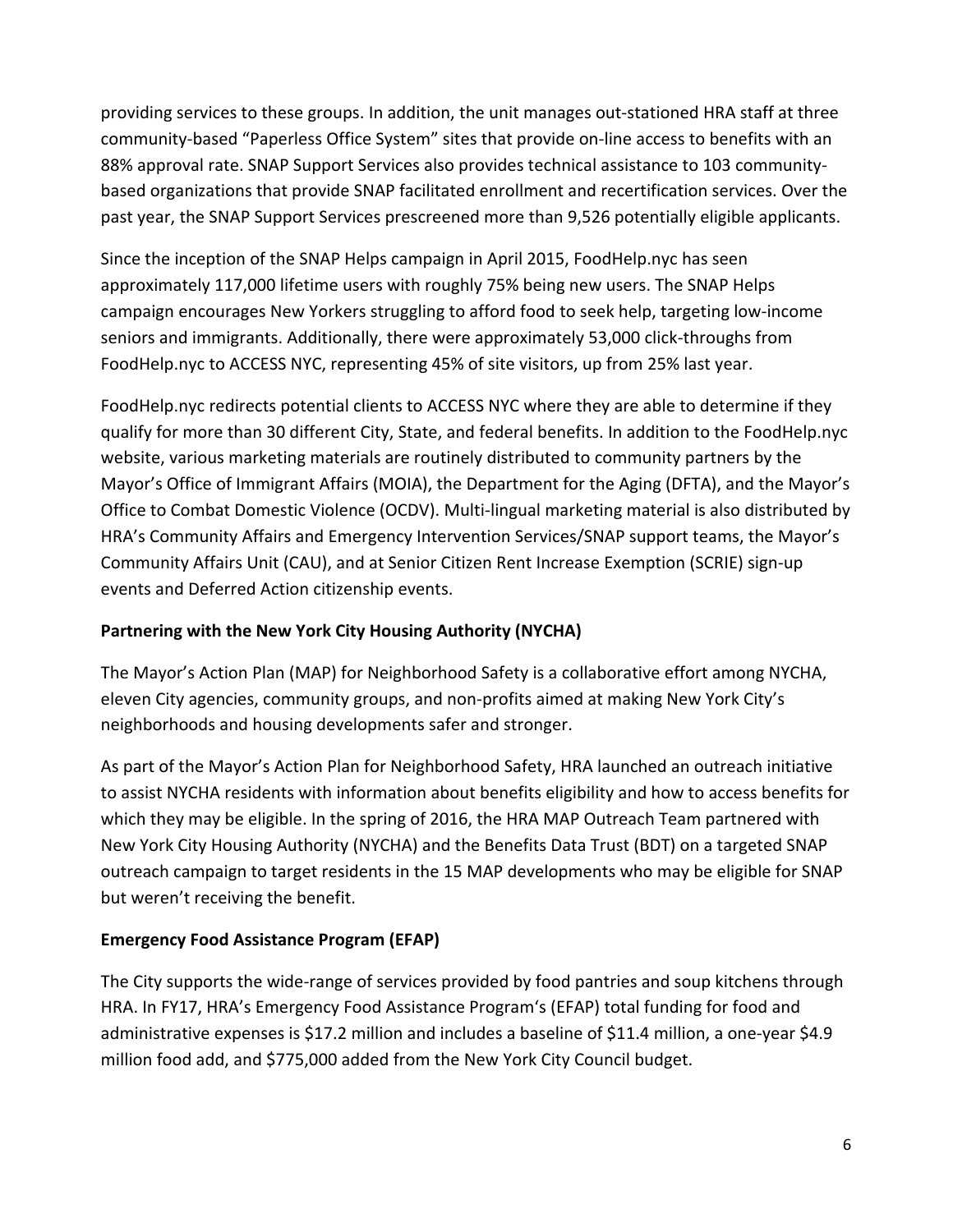While food distribution to those in need remains paramount, EFAP has also focused on setting a higher nutritional standard for all foods that are provided to and distributed by the emergency food network. Since 2008, EFAP has required all foods purchased with City funding to be compliant with the NYC Food Standards requirements and meet nutritional standards, including, but not limited to standards for sodium, sugar, and trans‐fat. We aim to ensure that every New Yorker has a hot and healthy meal while also working to reduce the prevalence of obesity, diabetes and cardiovascular disease. In addition, HRA requires that all 499 emergency food programs funded by EFAP provide SNAP outreach services. These services include SNAP eligibility prescreening, assistance with the SNAP application process, and guidance on making healthy food choices.

In 2015, HRA, the Helmsley Charitable Trust, Redstone Strategy Group, New York State HPNAP, the Director of Food Policy in the Mayor's Office, and key NYC emergency food distributors formed the NYC Food Assistance Collaborative. Over two years, the collaborative came together to enhance coordination among emergency food suppliers and bring new resources to support the important work of over 1,000 community‐based food providers, and distribution of \$130 million of food annually.

This Collaborative is working to build capacity and increase food supply to the City's neighborhoods most underserved by emergency food providers. This includes inventory management, client choice, and program capacity through infrastructure improvements like on‐ site storage and refrigeration/cooling systems and mobile food delivery. Through collaboration, coordinated site visits, training, and technical assistance this Collaborative seeks to improve data sharing and food distribution throughout the entire emergency food network.

We are thankful to the Council for the joint effort with the Mayor's Office to fund an additional \$4.9 million to provide additional food and other resources to community-based groups. The Helmsley Charitable Trust's investment of \$9.8 million for infrastructure improvements and supports includes the development of a new shared data and mobile app system. And finally the receipt of \$4.5 million pooled support from the United Way of NYC and City Harvest in food resources has further increased the investment.

Through this combined effort, 10 million pounds of new food will be distributed to over 44 local food programs in 12 underserved neighborhoods in FY17. New data and new technology will help food providers better serve clients and address unmet needs through a more efficient and resourced system.

### **ABAWD Waiver**

In May 2014, New York City accepted a waiver which allowed single able‐bodied adults, also known as Able Bodied Adults Without Dependents (ABAWDs), who are unemployed or underemployed to receive SNAP when they could not find more than 80 hours of work per month.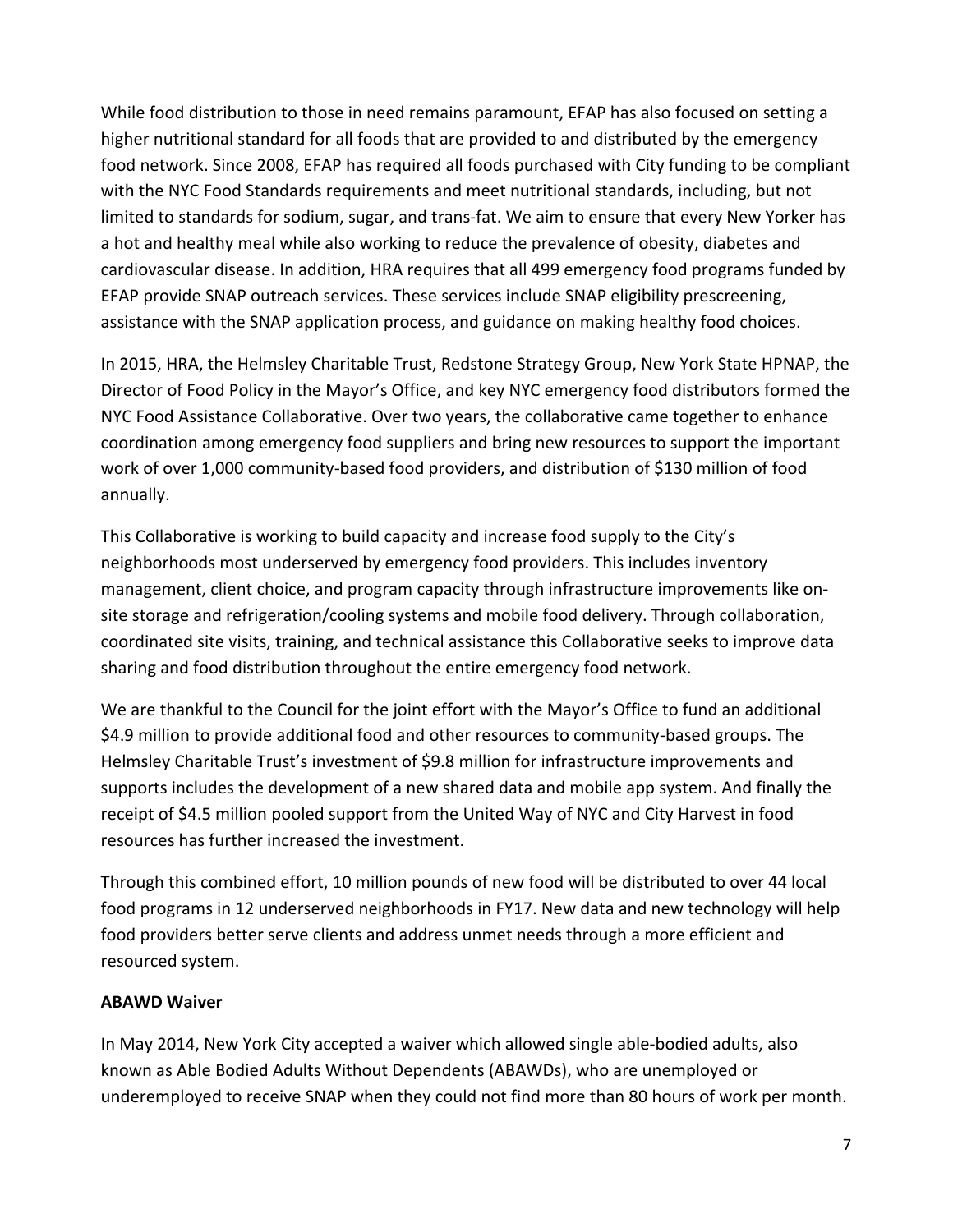Such waivers are permitted for areas with high unemployment, and as such New York State had been covered. However, the improved economy means some areas no longer qualify. At last year's hunger hearing, we reported that the borough of Manhattan below West 110<sup>th</sup> Street and below East 96<sup>th</sup> Street was the only part of the City impacted by ABAWD requirements because it did not meet the federal standard for a waiver. And we are pleased to report that through the coordinated efforts at HRA, in partnership with the State and FNS, we were able to defer any impact to our SNAP clients in 2016.

For 2017, we are working with the State to address potential ABAWD waiver issues beyond these areas of Manhattan due to improving economic conditions. We expect to provide additional information about the extent of the ABAWD waiver that we will have in 2017 when we appear before the Council at our preliminary budget hearing.

I will now discuss efforts from our partners at the Department of Health and Mental Hygiene (DOHMH) and the Department for the Aging (DFTA) and their work contributing to the Administration's efforts to address food insecurity and hunger.

### **Partnering with DOHMH**

In an effort to help clients close the gap in their food budgets, the New York City Department of Health and Mental Hygiene distributes Health Bucks coupons which can be used to purchase fresh fruits and vegetables at all NYC farmers markets. Health Bucks are distributed several ways, including as a SNAP incentive where for every five dollars customers spend using their EBT card at the market, they receive a two‐dollar Health Buck—representing a 40% increase in their purchasing power. This initiative allows SNAP recipients to buy high quality nutritious produce while supporting regional and local farms. In 2015, more than 423,400 Health Bucks were distributed at farmer's markets through the SNAP incentive and by community‐based organizations as part of their nutrition and health programming. NYC DOHMH recently expanded this innovative program from a five‐month season to a 12‐month program so that SNAP participants can stretch their purchasing power year‐round.

### **Outreach to Older New Yorkers**

Through a partnership, started in September 2014, HRA, the Robin Hood Foundation, Benefits Data Trust (BDT) and DFTA committed to reaching and enrolling eligible seniors in the SNAP program. In 2015, about 68% of seniors who are eligible for SNAP participate in the program. While higher than the national average, we believe that the City's participation rate could be even higher among seniors were it not for several barriers, including limited mobility, lack of knowledge, and perceived stigma associated with accepting government assistance.

Employing BDT's proven model of targeted outreach and application assistance, using enrollment data for the five boroughs and working with HRA to complement our outreach, the New York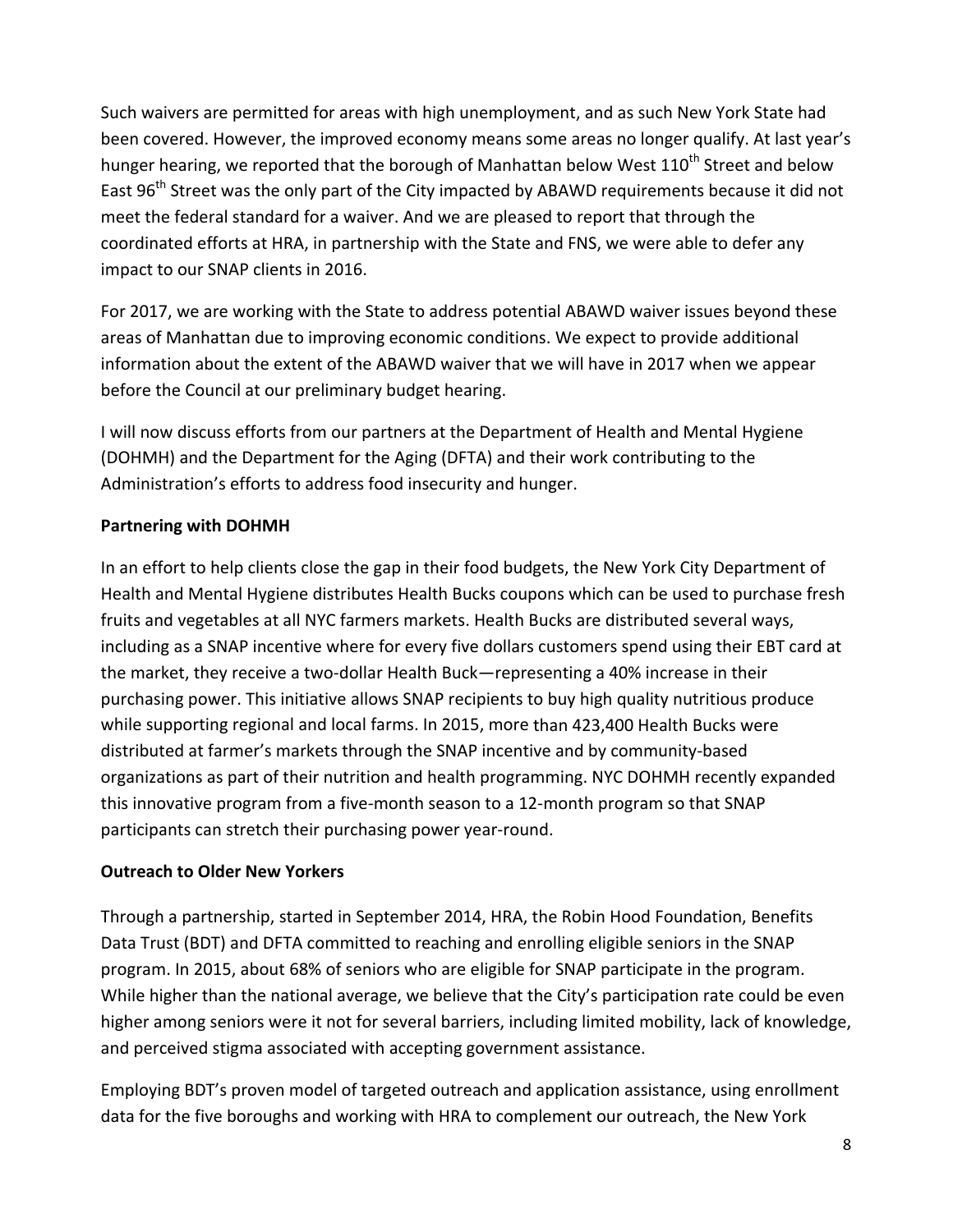Benefits Center implemented a phone and direct mail campaign for seniors who are not receiving SNAP. When seniors respond to this targeted outreach, highly‐trained staff from the New York Benefits Center guide them through the process from beginning to end, offering application assistance, document support, and follow‐up services.

Since its inception, this program has successfully:

- Mailed 214,668 outreach letters;
- Conducted robo‐calls with a recorded message from Commissioner Banks to 130,448 households in conjunction with the mailing;
- Screened via telephone 46,628 households for SNAP;
- Began SNAP applications for 19,352 households; and
- Submitted 17,186 SNAP applications on ACCESS NYC.

In early 2017, The Robin Hood Foundation and the City are planning to roll out a joint campaign to increase participation in targeted benefit programs including SNAP, WIC, and the Earned Income Tax Credit – all proven anti‐poverty programs. A major component of this two‐year campaign will be an expansion of the collaborative and targeted outreach among HRA, BDT, and the Robin Hood Foundation. The campaign will include mass media and grassroots outreach and service delivery for potentially eligible individuals.

# **DFTA Initiatives to Address Hunger and Food Insecurity**

According to the City's 2016 Food Metrics Report, one in ten senior citizens lives in a household with insufficient food, in addition, one in four recipients of emergency food in New York City is 65 years of age or older, twice their percentage of the overall population. Many seniors who are living on fixed incomes are forced to make the decision between paying for housing, medications or food – resulting in housing insecurity, increased health risk and hunger.

The New York City Department for the Aging (DFTA) offers several programs to address hunger and nutritional needs among older New Yorkers.

### *Home‐Delivered Meals*

Each weekday DFTA's home delivered meals program provides nutritious meals to about 18,000 older New Yorkers who have difficulty regularly leaving their homes, lack formal or informal supports that can regularly provide meals, or are unable to prepare meals themselves. Clients who call the local case management agency are assessed by telephone to determine eligibility for meals as well as their nutrition risk. Clients with a high nutrition risk are immediately referred for in‐ home nutrition counseling. An in-home assessment follows, and those capable of reheating meals are given the choice and flexibility of choosing between twice weekly delivery of frozen meals, and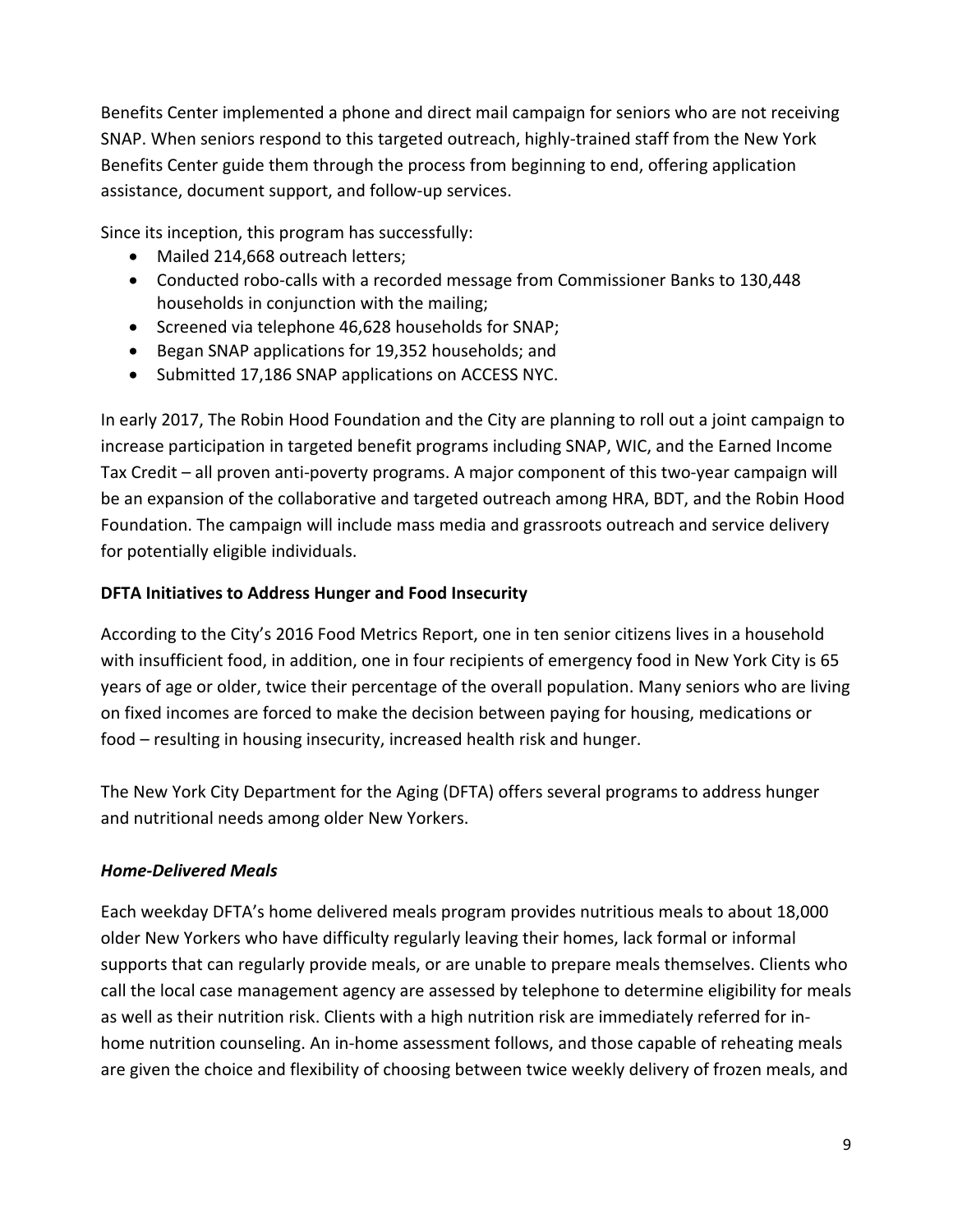daily delivery of a hot meal each weekday. The selection of frozen meal delivery provides the senior with the option of deciding when they want to eat, and which meal they prefer.

At the time of the in‐home assessment, clients are screened for eligibility for public benefits including SNAP; those eligible are assisted in applying.

The number of meals delivered to homes each year has been steadily increasing, from 4.36 million in FY15, to 4.46 million in FY16, and a projected 4.54 million in FY17, an increase of 180,000 meals or 4% over two years.

In addition to these weekday meals, DFTA works in partnership with Citymeals on Wheels, which coordinates with the non‐profit network to deliver weekend, holiday and emergency meals to these recipients. In FY16, they delivered 1.55 million additional meals.

# *Congregate Meals*

DFTA funds 250 senior centers that provide hot, nutritious meals to nearly 30,000 older adults each day. The centers are located in all 59 Community Districts in the City and they welcome all individuals age 60 and over. Each center offers at least one daily meal with some offering more, at no charge to the senior (although voluntary contributions are accepted). Senior center programs offer an array of services, such as information, assistance, and health and wellness programming; a 2016 Fordham University study of DFTA‐funded centers found that meals, health and wellness programming, and the opportunity to socialize with others were among the most frequently cited reasons to attend a center. Working in concert, these centers help to promote seniors' health and well-being overall. Meals are provided according to City, State, and Federal nutrition guidelines, and menus are created reflecting the cultural diversity in the communities they serve. In FY16 a total of 7.44 million congregate meals were served.

Grand Total Meals Served, FY16: 11.90 Million DFTA + 1.55 Million Citymeals = 13.45 Million Meals

### *Special Initiative: Food Forums*

The Aging in New York Fund (ANYF), the not‐for‐profit arm of DFTA, hosts a series of educational forums to increase communities' awareness of food insecurity among seniors and to generate ideas for helping to meet the nutritional needs of older New Yorkers. Events have been held in three neighborhoods identified through data analysis to be of especially great need: Harlem, Bedford Stuyvesant, and the South Bronx. Additional forums are planned, with the next to take place in a Queens neighborhood of high need, to be determined shortly.

In these forums, leaders representing a cross section of a particular community brief those in attendance. This includes community leaders, interfaith lay leaders, academics and students, and seniors who are community ambassadors for change in their neighborhoods. The forums